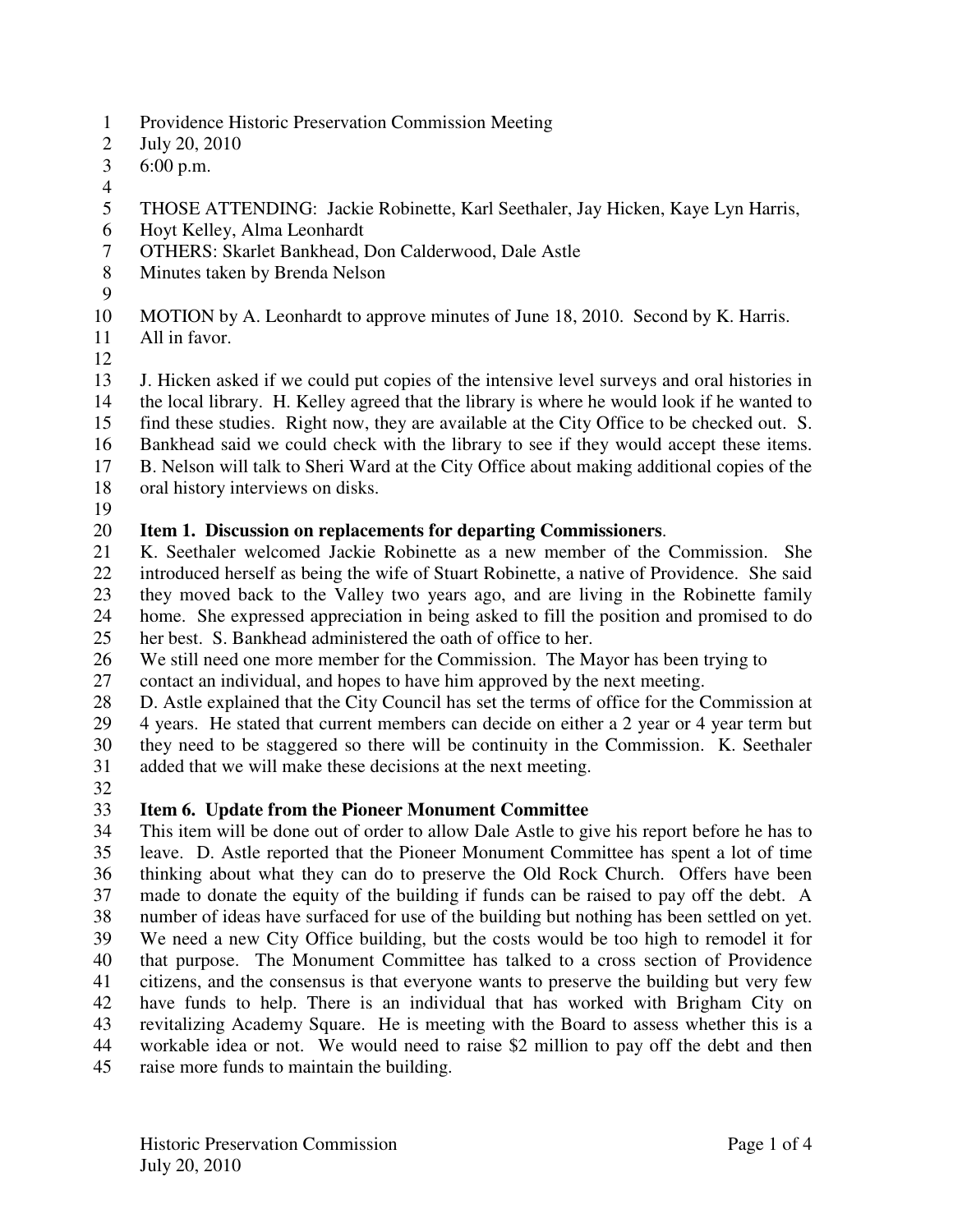1 There are a number of possible uses for the building – such as a senior center, for literary

- 2 groups, wedding receptions on weekends. There needs to be a way for the building to 3 generate revenue. Everyone agrees that they don't want it turned into apartments. It
- 4 needs to be maintained as a historic presence in the city.
- 5 H. Kelley added that he is familiar with the Brigham Academy it is owned by Brigham
- 6 City and leased out for aerobic classes and other events. D. Astle agreed that it almost
- 7 needs to have the support of a government agency. There are some grants available such
- 8 as those funding the territorial prison in Wyoming. But that building is used as an 9 educational tool and for tourism. This would not work here.
- 10 H. Kelley suggested opening a German restaurant there. D. Astle said he will continue 11 working hand in hand with this Commission.
- 12
- 13 The plaque that was taken off the Old Rock Church and placed on the Pioneer Monument
- 14 has now been replaced. K. Seethaler showed the Commission what it would be like.
- 15

## 16 **Item 2. Update on signage details for historic signs.**

17 J. Hicken gave a report on the cost of the signs. Randy Eck, Public Works Director, took 18 this to the City Council. They approved the colors and costs of things. We have 19 discussed 18 x 24 inch signs. The signs in Logan are about that size. The cost is \$112 for 20 four signs or \$28 each. The total cost of the signage is \$1843.43. This is counting 40 21 intersections and 4 signs on each intersection, with 40 extra replacements. The stickers 22 will have orange background with white lettering and a black lamp post. The inset saying 23 Providence City will have a blue background with white lettering. The 4 larger signs will 24 be brown as that is the official color of historical markers. J. Hicken suggested we look at 25 the signs on Center Street in Logan.

26 B. Nelson reported that in the contract it stated that the signs must be according to 27 Division of State History regulations. She asked what those regulations are. She read an 28 email stating that the signage only affects historical buildings not street signs. Included 29 in the cost is the cost for poles to put the 4 signs on. A. Leonhardt wondered if we could 30 put the signs on existing poles. They need to be 50 feet from the intersection. The grant 31 includes costs for new poles. D. Astle said the signs need to be placed so they don't 32 obstruct the view for traffic. J. Hicken said he will continue working with the Public 33 Works Dept on the signage

34

## 35 **Item 3. Update on intensive level surveys**

- 36 B. Nelson read emails from Korral Broschinsky, the consultant chosen to do the surveys. 37 She had asked that when we send the addresses of the properties to survey, we state why 38 we had chosen the property. B. Nelson wondered if our reasoning was just. Mostly, we 39 chose the homes based on a variety of architectural styles. K. Broschinsky stated that 40 these reasons were fine,
- 41 D. Astle asked if we had contacted the owners of the homes we had chosen. B. Nelson
- 42 will do that this next month. It was agreed to stick with the homes chosen previously.
- 43

## 44 **Item 4. Discussion possible ordinances for the Historic District.**

45 H. Kelley felt that the Springville ordinances were the best. He had modified their 46 ordinances to fit better with Providence City. He explained that he strongly feels that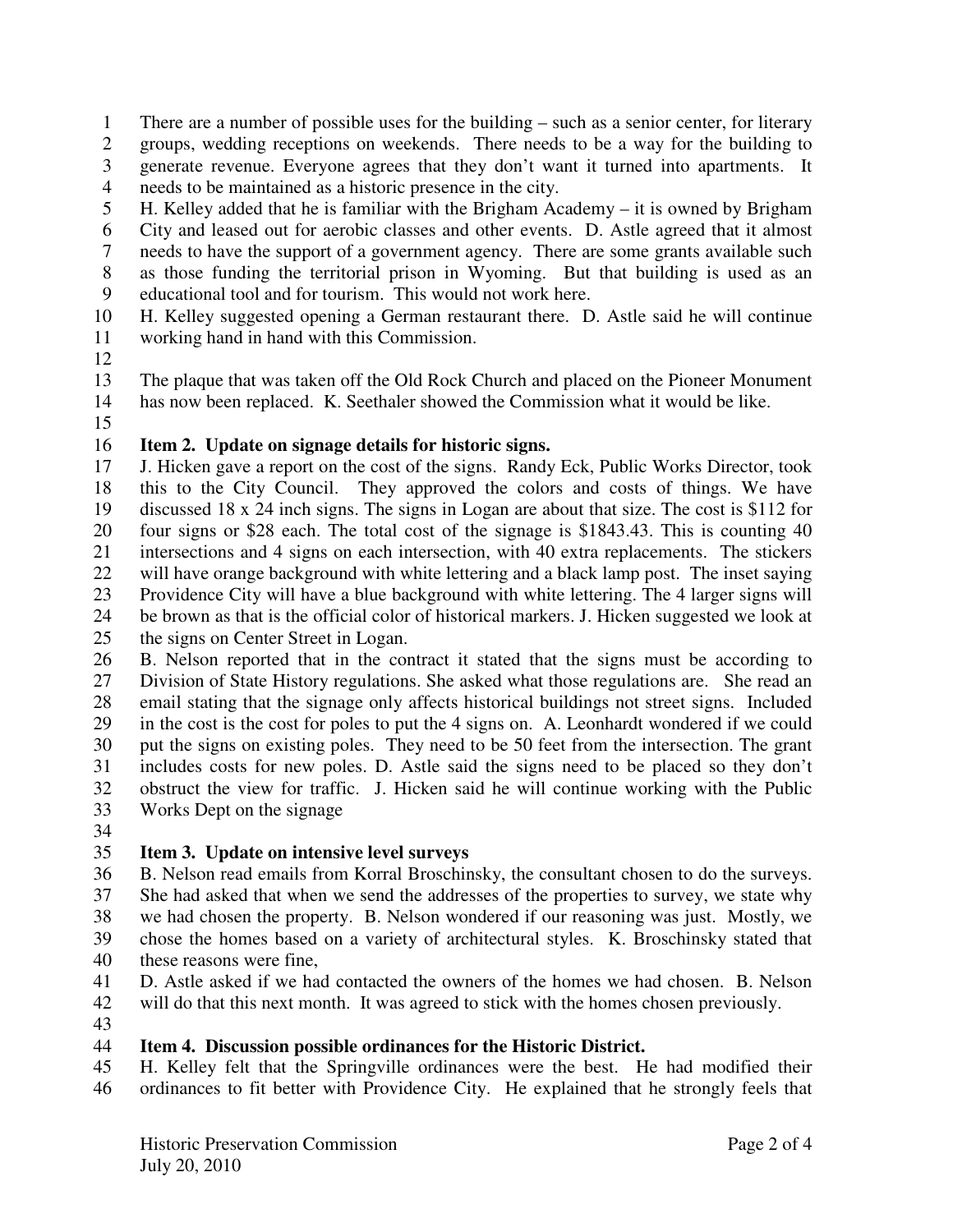1 these ordinances should apply to a smaller section of the City, such as from 100 South to

2 100 North and 100 West to 100 East. That is where there is the largest concentration of

- 3 historic homes. He felt that as we talk about garages, driveways, fences, etc., we could 4 include pictures of homes that we already have in our reconnaissance survey to illustrate
- 5 what we are trying to maintain in the District.

6 An example is the trees lining the streets. S. Bankhead said people get attached to the

- 7 trees and have a hard time when they get diseased and have to be taken out. If we
- 8 included a statement such as we recommend having "mature healthy trees that provide
- 9 shade". Otherwise the trees become a liability to both the owner and the City. H. Kelley
- 10 said his document is just a starting point. D. Astle said we don't want to micromanage
- 11 everything. People still have property rights. We need to deal in generalities and keep 12 the core of Providence historical
- 13 D. Astle suggested this Commission holds a joint meeting with the Planning Commission
- 14 to see how they feel about these issues. The Planning Commission is the body that will 15 make recommendations to the City Council. K. Harris felt we needed time to go over the 16 document H. Kelley had drafted. K. Seethaler wondered about creating a subcommittee
- 17 with members from both the Historic Preservation Commission and the Planning
- 18 Commission to prepare the ordinances and take to the rest of the group. H. Kelley asked
- 19 that we have it a joint meeting between the two bodies. D. Astle suggested that we go 20 over H. Kelley's documents, and be prepared to discuss it at the next meeting.
- 21

### 22 **Item 5. Discussion on Sauerkraut Dinner opportunities**

- 23 B. Nelson asked the Commission if they would like to have a display at the Sauerkraut
- 24 Dinner in October. A. Leonhardt felt we should have some of the history books to sell.
- 25 He also recommended we display some of the old books on beautification for people to 26 look at.
- 27 H. Kelley wondered if anything could be done to get real homemade sauerkraut at the
- 28 dinner. A. Leonhardt said it is the cooking of the kraut that makes it good. It needs to
- 29 cook and simmer several hours. H. Kelley would also like to see more of German
- 30 traditions and entertainment.
- 31 The Commission would like a table to be set up in the hall.
- 32 Commission discussed making the sauerkraut and where to store it. They also
- 33 commented that there is not enough seating because people come to eat and sit and visit.
- 34 S. Bankhead agreed that we can't really handle many more than the 300-400 people that
- 35 attend the dinner. We could always offer if for two nights if there is need. It is not a
- 36 huge moneymaker, but the City tries to get sponsors to help with expenses.
- 37

## 38 **Other business:**

- 39 K. Seethaler asked S. Bankhead to report on the museum. She stated that they had
- 40 received the appraisal on the property. She has asked Dennis Giles, Building Inspector,
- 41 and Brent Speth, from the Fire Dept; to assess what it would take to make the building
- 42 publicly accessible. There is not much funding for the building. RAPZ tax fund is the
- 43 best one but the City historically only gets about ½ of what it asks for. The City has a
- 44 laundry list of projects they would like to get done. J. Robinette stated that Logan City
- 45 asked for 14 items last year. B. Nelson asked if this group could submit a request for
- 46 RAPZ funding. S. Bankhead said no, but the Pioneer Monument Committee could since